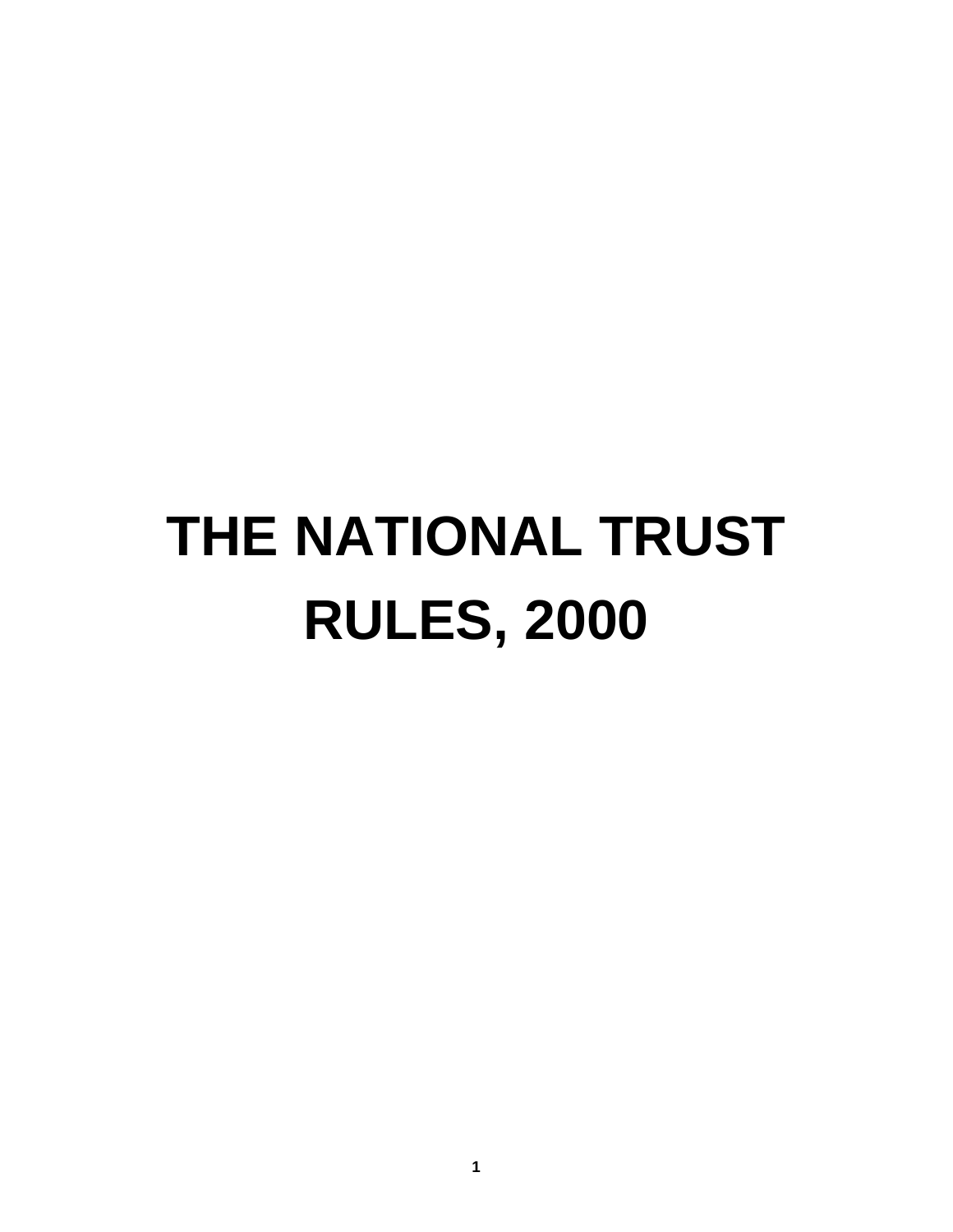## **MINISTRY OF SOCIAL JUSTICE AND EMPOWERMENT**

### **NOTIFICATION**

#### **New Delhi, the 26th July, 2000**

G.S.R. 639 (E) -In exercise of the powers conferred by section 34 of the National Trust for Welfare of Persons with Autism, Cerebral Palsy, Mental Retardation and Multiple Disabilities Act, 1999 (4 of 1999), the Central Government hereby makes the following rules, namely :-

- 1. **Short title and commencement -** (1) These rules may be called the National Trust for Welfare of Persons with Autism, Cerebral Palsy, Mental Retardation and Multiple Disabilities Rules, 2000.
	- (2) They shall come into force on the date of their publication in the Official Gazette.
- 2. **Definitions-** In these rules unless the context otherwise requires
	- (a) "Act" means the National Trust for Welfare of Persons with Autism, Cerebral Palsy, Mental Retardation and Multiple Disabilities Act, 1999 (44 of 1999);
	- (b) "Form" means the form annexed to these rules;
	- (c) "State level agency" means any State authority or committee constituted by the Board under section 13 of the Act;
	- (d) "Year" means the financial year commencing from the 1st day of April and ending on the 31st day of March following;
	- (e) all other words and expressions used herein and not defined but defined in the Act shall have the meanings respectively assigned to them in the Act.

#### 3. **Procedure for election of Members -**

- (1) The Central Government shall make the initial appointment by nominating nine persons as Members on the Board, from amongst the registered organisations out of which three Members each shall be from voluntary organisations, association of parents of persons with autism, cerebral palsy, mental retardation and multiple disability and from association of persons with disability for a term of three years.
- (2) The Board shall, three months prior to the expiry of the term of office of the nine Members representing the registered organisations invite nominations from amongst the organisations registered with it under section 12 of the Act.
- (3) The vacancies caused on completion of the term of office of these nine Members shall be distributed amongst the registered organisations with three members each from (a) voluntary organisations, (b) association of parents of persons with autism, cerebral palsy, mental retardation and multiple disability and (c) association of persons with disability, in such manner that amongst three voluntary organisations under clause (a), one each shall be working in the area of mental retardation, in the area of autism and in the area of cerebral palsy; from amongst three association of parents of persons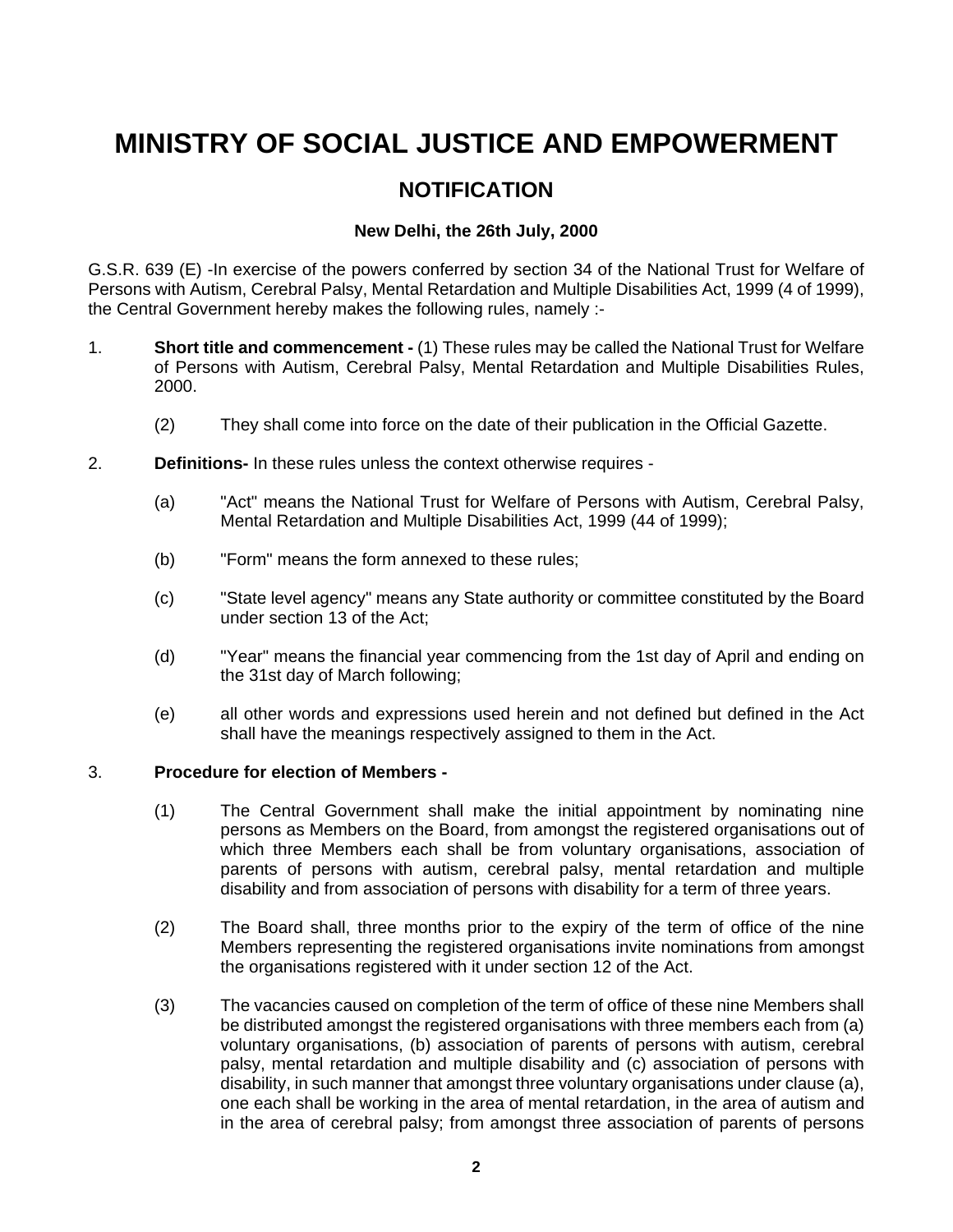with disability under clause (b), one each shall be from the area of mental retardation, autism, and multiple disabilities; and from amongst three representatives of associations of persons with disabilities under clause (c), one shall be from the area of cerebral palsy and two from the area of multiple disabilities.

- (4) Where the number of nominations received by the Board is more than the number of vacancies, the Board shall hold elections by postal ballot for the vacancies.
- (5) Where nomination is not received for any category representing registered organisation as specified in sub-rule (2), the Board may make appointment by nomination to the given vacancy.

#### **Conditions of service of the Chairperson and members** -

4. **Salary** -The salary of the Chairperson shall be equivalent to the basic pay of the Secretary to the Government of India and as admissible dearness allowance and city compensatory allowance:

 Provided that where the Chairperson is a retired person from the Central Government or a State Government or Union Territory Administration or semi-Government body or Public Sector Undertaking or a recognised research institution or other autonomous or statutory body, the salary payable together with the pension or pensionary value of the terminable benefits or both received by him shall not exceed the basic pay of Secretary to the Government of India.

#### 5. **Dearness allowance and the travelling allowance** -

- (1) The Chairperson shall be entitled to dearness allowance, city compensatory allowance, travelling allowance as per rules applicable to the Secretary to the Government of India.
- (2) The non-official Members shall be eligible for receiving sitting fee of rupees five hundred for each day of the meeting of the Board and they shall also be paid travelling allowance as per the rules of the Central Government for attending the Board meetings.

#### 6. **Powers and duties of the Chairperson** –

- (1) The Chairperson shall be responsible for calling and presiding over all the meetings of the Board.
- (2) The Chairperson shall move the Board to take into consideration his views in regard to any matter which is required to be considered by it, or any matter required by the Central Government to be considered by the Board.
- (3) The Chairperson shall be responsible for the proper functioning of the Trust including local level committees and ensure implementation of the policies and programmes of the Trust.
- (4) The Chairperson may give directions to the Chief Executive Officer for implementation of the decisions taken by the Board.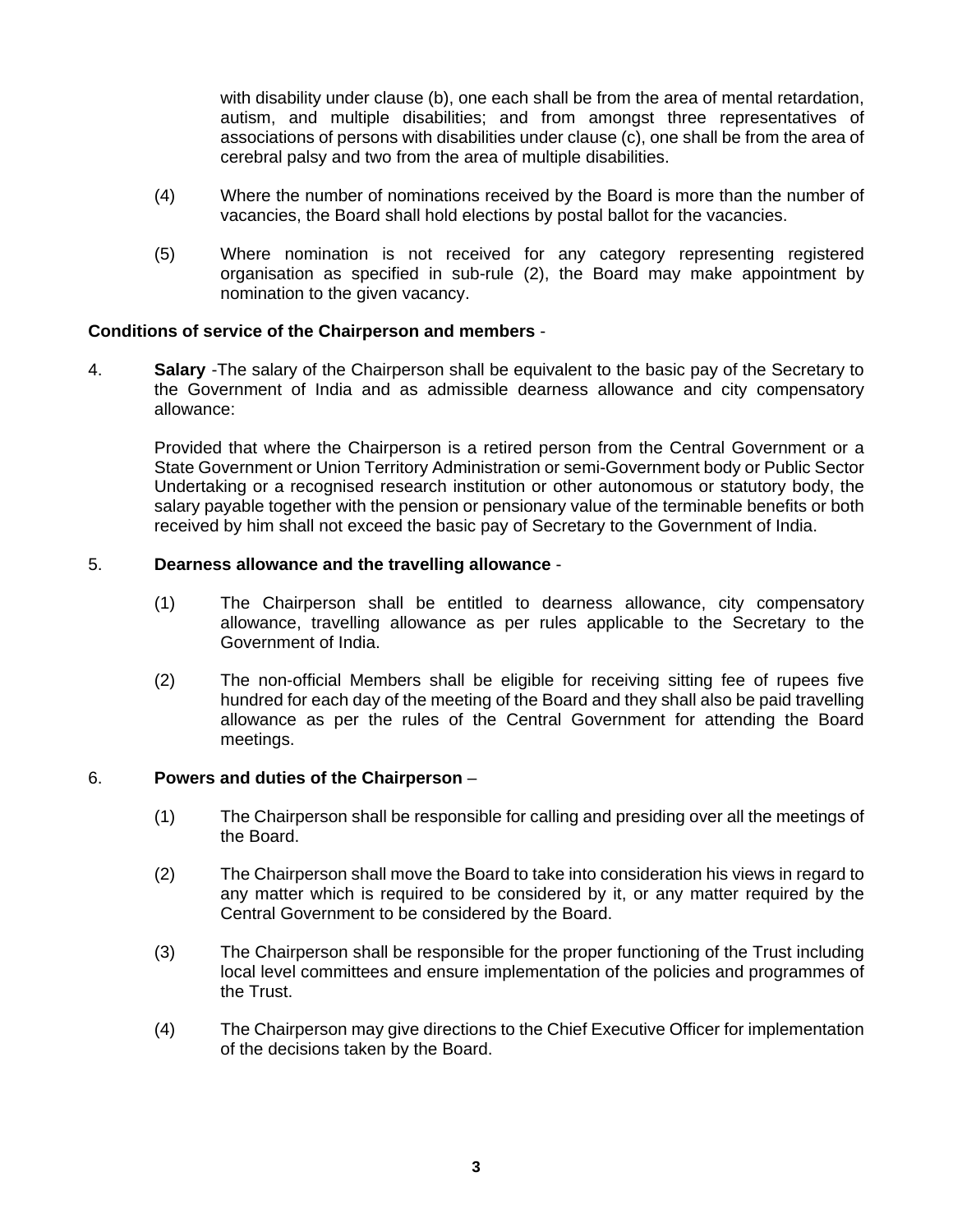#### **Rules of procedure for transaction of business at the meeting of the Board**

#### 7. **Membership Roll** -

- (1) The Member Secretary shall keep a record of names of the members and their addresses.
- (2) If a member changes his address, he shall notify the new address to the Member -Secretary, who shall thereupon enter his new address, in the official records, and if he fails to notify his new address, the address as in the official records shall for all purposes be treated as his correct address.

#### 8. **Notice of Meetings** -

- (1) The meetings of the Board shall ordinarily be held at the Trust headquarters on such dates as may be fixed by the Chairperson.
- (2) The Chairperson shall upon the written request of not less than five members of the Board, call a special meeting of the Board.
- (3) Fifteen clear days' notice of an ordinary meeting and five clear days' notice of special meeting specifying the time and the place at which such meeting is to be held and the business to be transacted there at, shall be given by the Member-Secretary to the members.
- (4) The notice of a meeting may be given to the members by delivering the same by messenger or sending it by registered post to his last known place of residence or business in such other manner as the Chairperson, may, in the circumstances of the case thinks fit or by electronic mail.
- (5) No member shall be entitled to bring forward for the consideration of the meeting any matter of which he has not given ten clear days' notice to the Member Secretary, unless the Chairperson in his discretion, permits him to do so,
- (6) The Board may adjourn its meetings from day to day or to any particular day.
- (7) Where a meeting of the Board is adjourned from day to day, notice of such adjourned meeting shall be given to the members available at the place where the meeting was adjourned by a messenger and it shall not be necessary to give notice of the adjourned meeting to other members.
- (8) Where a meeting of the Board is adjourned not from day to day but from the day on which the meeting is to be held to another date, notice of such meeting shall be given to all the members as provided in sub-rule (4) of this rule.
- 9. **Presiding Officer** -The Chairperson shall preside at every meeting of the Board and in his absence, the members present shall elect one of the members to preside over the meeting.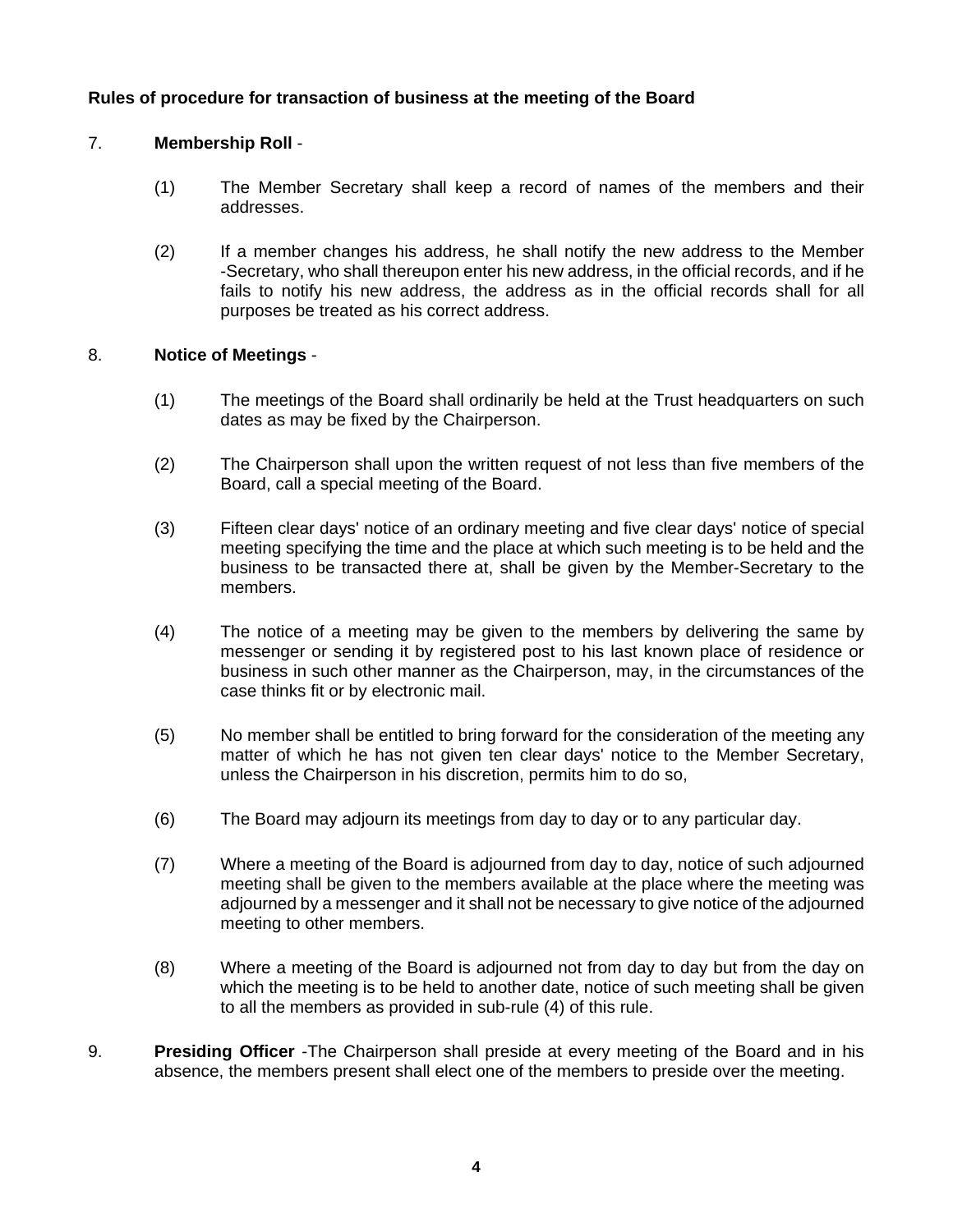#### 10. **Quorum -**

- (1) One third of the total members shall form the quorum for any meeting.
- (2) If, at any time fixed for a meeting or during the course of a meeting less than one third of the total members are present, the Chairperson may adjourn the meeting to such hours on the following or on some other future date as he may fix.
- (3) No quorum shall be necessary for the adjourned meeting.
- (4) No matter which had not been on the agenda of the ordinary or the special meeting, as the case may be, shall be discussed at the adjourned meeting.
- (5) (i) Where a meeting of the Board is adjourned under sub-rule (2) for want of quorum to the following day, notice of such adjourned meeting shall be given to the members available at the place where the meeting which is adjourned is held by messenger and it shall not be necessary to give notice of the adjourned meeting to other members.
	- (ii) Where a meeting of the Board is adjourned under sub-rule (2) for want of quorum to the following date with a gap, notice of such adjourned meeting shall be given to all the members.

#### 11. **Minutes -**

- (1) The record of the names of the members who attend the meeting and of the proceedings shall be kept in a book to be maintained for that purpose by the Member-Secretary.
- (2) The minutes of the meeting shall be circulated to all concerned.
- (3) The minutes of the previous meeting shall be read at the beginning of every succeeding meeting, and shall be confirmed and signed by the presiding officer at such meeting.
- (4) The proceedings shall be open to inspection by any member at the office of the Member-Secretary, during office hours.
- 12. **Maintaining order at meeting -**The presiding officer shall maintain order at the meeting.

#### 13. **Business to be transacted at a meeting -**

- (1) Except with the permission of the presiding officer, no business which is not entered in the agenda or of which notice has not been given by a member in advance under sub-rule (3) of rule 8, shall be transacted at the meeting.
- (2) At any meeting business shall be transacted in the order in which it is entered in the agenda, unless otherwise resolved in the meeting with the permission of the presiding officer.
- (3) Either at the beginning of the meeting or after the conclusion of the debate on a motion during the meeting, the presiding officer or a member may suggest a change in the order of business as entered in the agenda and if the Chairperson agrees, such a change shall take place.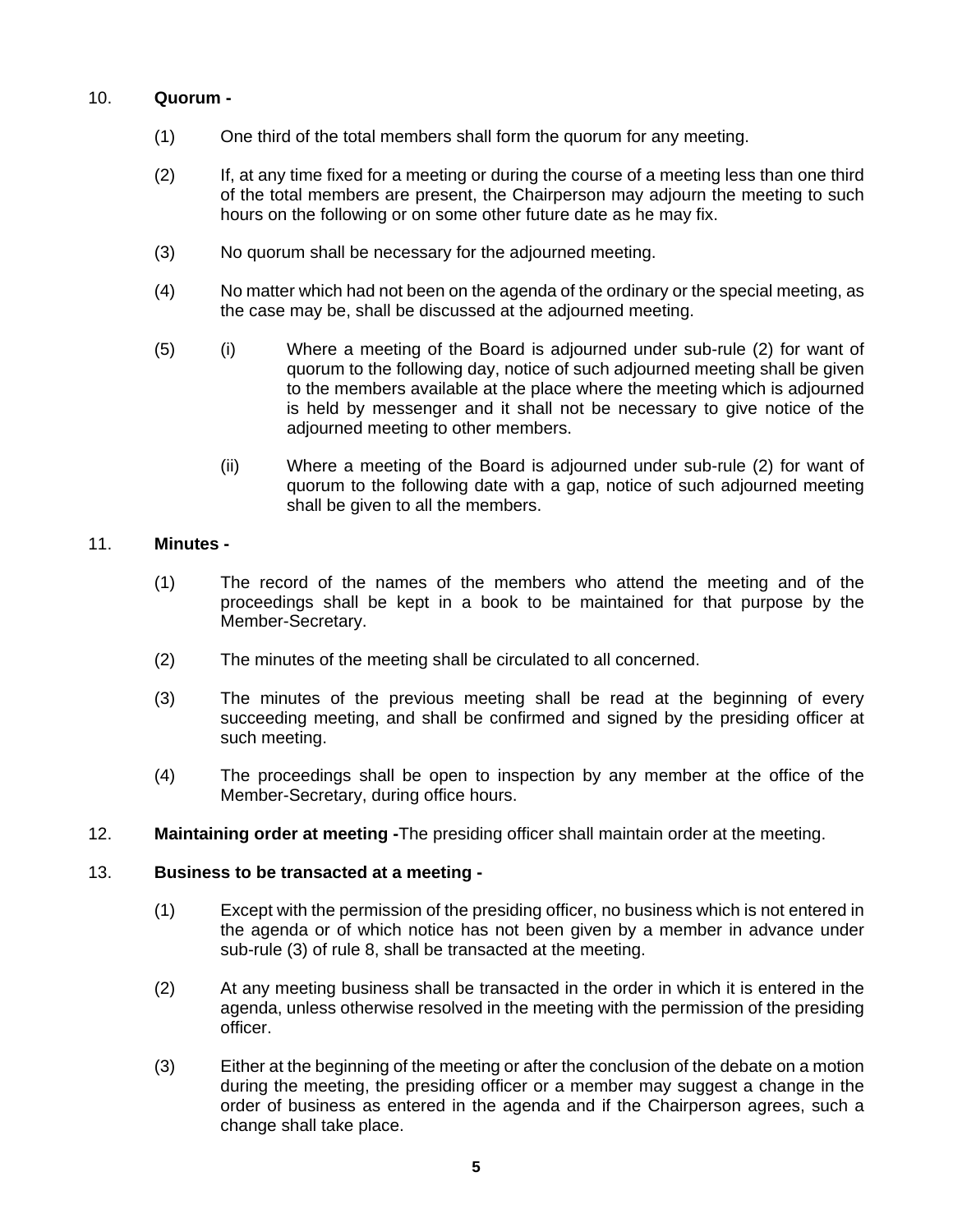14. **Decision by majority** - All questions considered at a meeting shall be decided by a majority of votes of the members present and voting and in the event of equality of votes, the Chairperson or in his absence, the member presiding at the meeting, as the case may be, shall have a second or casting vote.

#### 15. **Appointment, Powers and Duties of the Chief Executive Officer** -

 (1) The appointment to the post of Chief Executive Officer shall be made through the Central Staffing Scheme of the Central Government:

 Provided that experience in the field of disability rehabilitation, administrative capability and any other such conditions as the Central Government may consider appropriate shall be kept in view.

- (2) The Chief Executive Officer shall be of the rank of Joint Secretary to the Central Government and shall draw the salary and avail benefits availed by the Joint Secretary to the Central Government.
- (3) The term of office of the Chief Executive Officer shall be for a period of three years or his super annuation at the age of 60 years, whichever is earlier.
- (4) Subject to the general control and directions of the Board, the Chief Executive Officer shall exercise powers of the Head of Department.
- (5) The Chief Executive Officer shall be in-charge of the management of the Trust and exercise such powers in respect of the affairs of the Trust, as may be delegated to him by the Chairperson from time to time.
- (6) The Chief Executive Office shall be responsible for the administrative control and management of the office and shall perform such other duties as may be directed by the Board.
- (7) The Chief Executive Officer shall be responsible for maintaining proper accounts of the Trust.
- (8) All contracts shall be executed by the Chief Executive Officer in consultation with the Board and as per the regulations made by the Board from time to time.
- (9) The Chief Executive Officer as the Member-Secretary of the Board shall be responsible for maintaining all records pertaining to the meetings of the Board and business arising thereof .

#### 16. **Application for guardianship-**

- (1) The application by a parent, relative or registered organisation for appointment of guardian for a person with disability shall be made to the local level committee in Form A.
- (2) The confirmation of appointment of guardian on such application shall be made in Form B.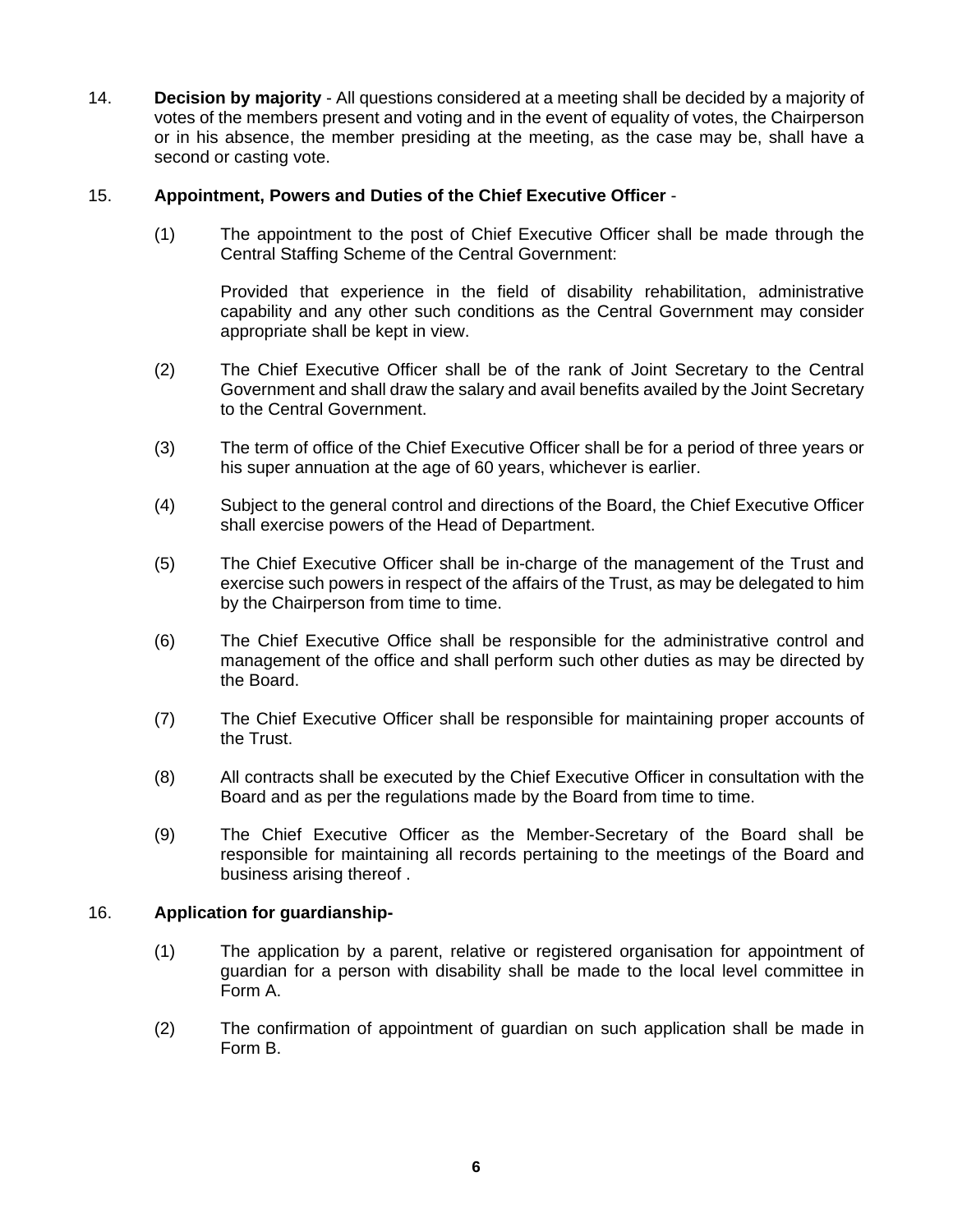(3) A quarterly report in the prescribed format shall be given by the local level committee to the Board or to the State level agency authorised by the Board giving particulars of the applications received and orders passed thereon.

#### 17. **Procedure for removal of Guardian-**

- (1) (i) The local level committee upon receiving an application for removal of a guardian from a parent or a relative of a person with disability or a registered organisation on the grounds specified in clauses (a) and (b) of sub-section (1) of section 17 of the Act, shall appoint a team of investigators consisting not less than three persons.
	- (ii) The team shall consist of one representative of parent organisation, one representative of the association for the disabled and one Government official associated with disability not I below the rank of Assistant Director.
	- (iii) While taking a decision on the appointment of guardian, the local level committee shall ensure that the person whose name has been suggested for appointment as guardian is :
	- (a) a citizen of India;
	- (b) is not of unsound mind or is currently undergoing treatment for mental illness; (c) does not have a history of criminal conviction;
	- (d) is not a destitute and dependent on others for his own living; and (e) has not been declared insolvent or bankrupt.
	- (iv) In case of an institution or organisation being considered by the local level committee for appointment as a guardian, the following guidelines shall be followed :
	- (a) the institution should be recognised by the State or the Central Government;
	- (b) the institution should have a minimum of 2 years' experience in offering disability rehabilitation services including running residential facilities or hostel to the respective c' category of persons with disability;
	- (c) the residential facility or hostel for persons with disabilities shall maintain minimum standards in terms of space, staff, furniture, rehabilitation and medical facilities as specified by the Board.
	- (v) The team of investigators while investigating a complaint for assessing the abuse or neglect of a person with disability shall follow the guidelines specified by the Board.
	- (vi) The following Acts of commission or omission shall constitute abuse or neglect on the part of the guardian, namely :-
- (a) solitary confinement of person with disability in a room for longer period of time;
- (b) chaining of the person with disability;
- (c) beating or treating a person with disability resulting in bruises, skin or tissue damage (not due to his injurious behaviour indulged by the persons with disabilities);
- (d) sexual abuse;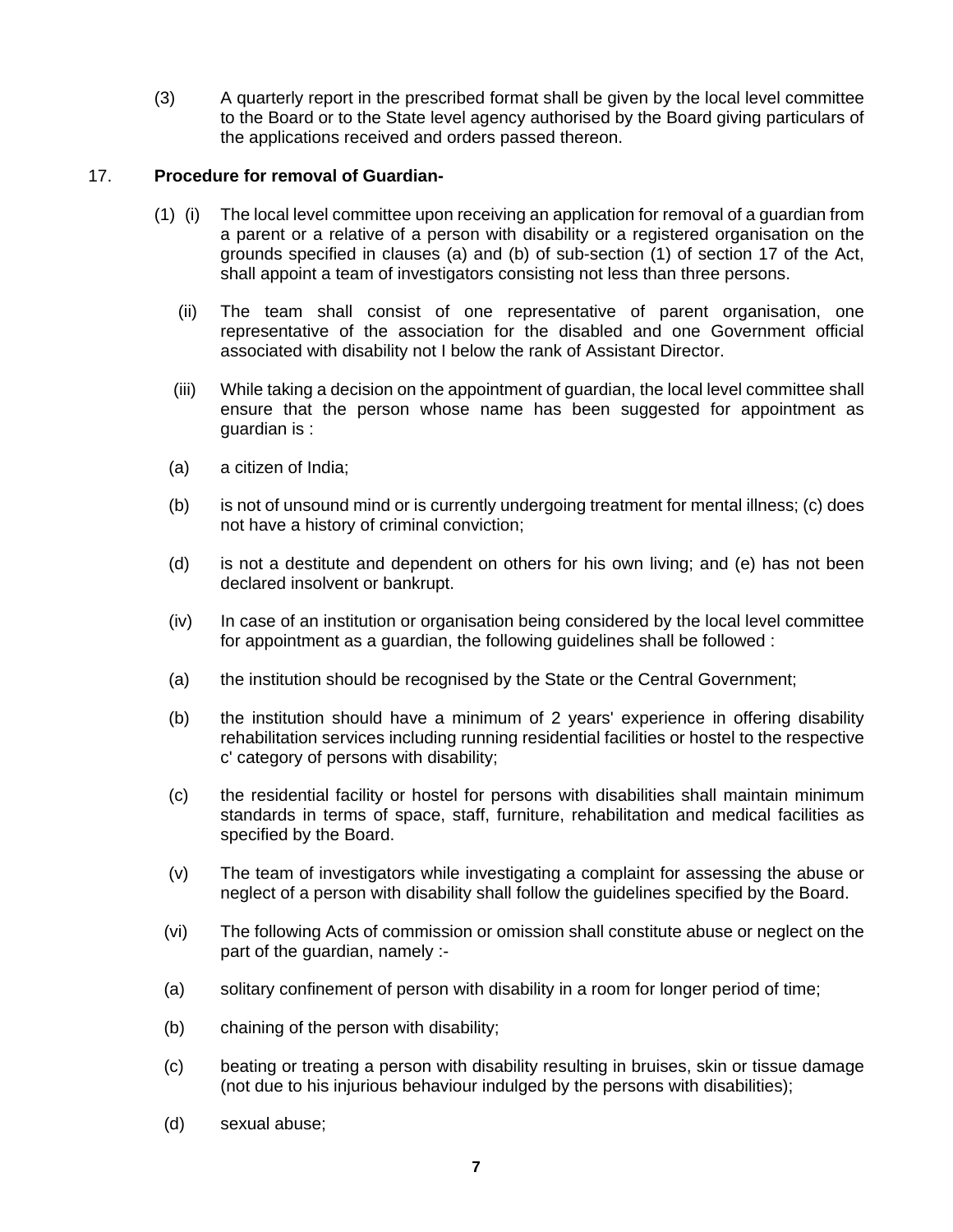- (e) long deprivation of physical needs such as food, water and clothing;
- (f) no provision or non-compliance of rehabilitation or training programmes as specified by experts in the field of disability rehabilitation;
- (g) misappropriation or misutilisation of the property of the person with disability; and (h) lack of facilities or no provision of trained or adequate staff for meeting the training and management needs of the persons with disabilities.
- (2) The team of investigators shall submit their report within a period of ten days.
- (3) Upon receiving the report of the investigation team, the local level committee shall take the final decision within the period of ten days on the removal of the guardian against whom the complaint has been received after giving the said guardian an opportunity of being heard.
- (4) The local level committee shall record in writing its reasons for removal of the guardian or rejection of the application.

#### 18. **Form in which Budget of the Trust shall be forwarded to the Central Government** -

- (1) The Chief Executive Officer of the Trust shall prepare the budget estimates for the next financial year and submit the same to the Board by the 31st July.
- (2) The Board shall approve the budget estimates in its annual meeting by the 20th September.
- (3) The budget estimates shall be revised by the Chief Executive Officer keeping in view the observations of the Board.
- (4) The duly approved budget estimates will be submitted by the Chief Executive Officer to the Central Government by 30th September of each year.

#### 19. **Maintenance of Fund, Operation of Accounts, and Preparation of Annual Statement of Accounts**

- (1) The funds of the Trust shall be deposited in a nationalised bank and operated by any two of the three signatories nominated by the Board, one of the three being the Chief Executive Officer.
- (2) The Trust shall maintain proper accounts and other relevant records and prepare the annual statement of accounts including the statement of income and expenditure, receipt and payments, and the balance sheet.
- (3) The accounts of the Trust shall be audited by the Comptroller and Auditor General of India at such intervals as may be specified by him and any expenses incurred in connection with such audit shall be payable by the Board to the Comptroller and Auditor General of India.
- (4) The Comptroller and Auditor General of India and any other person appointed by him in connection with the audit of the accounts of the Trust shall have the same rights, privileges and authority in connection with such audit as the Comptroller and Auditor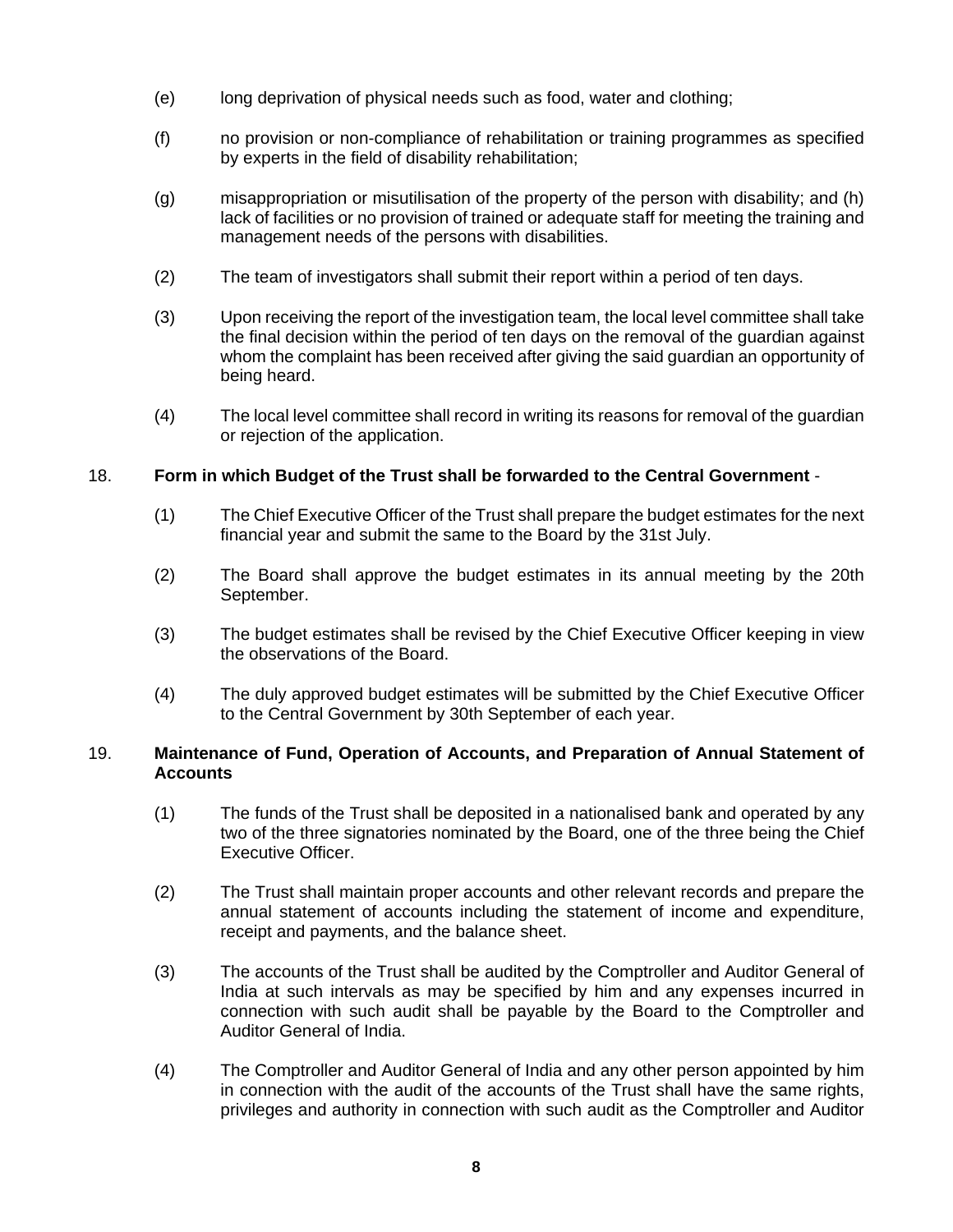General of India has in connection with the audit of Government accounts and in particular, shall have the right to demand the production of books of account, connected vouchers and other documents and papers and to inspect the offices of the Trust.

- (5) The accounts of the Trust as certified by the Comptroller and Auditor General of India or any other person appointed by him in this behalf, together with the audit report thereon, shall be forwarded by the 31st December every year to the Central Government, and that Government shall cause the same to be laid before each House of Parliament.
- 20. **Appropriation and re-appropriation** -The Chief Executive Officer with the approval of the Board shall have the power to appropriate or re-appropriate for valid reasons the funds from one primary or secondary unit to another and to have the same ratified by the Board in its next meeting.

#### 21. **Investments-**

- (1) The funds of the Trust may be invested in short or long term deposits to yield better returns if feasible after keeping sufficient balance at the disposal of the Trust or in such manner as the Board may authorise.
- (2) The Chief Executive Officer shall maintain a register of securities held by the Trust.
- (3) All investments of the funds of the Trust shall be made in the name of the Trust and all purchases, sales or alterations of such investment shall be effected and all contracts, transfer deeds or other documents necessary for purchasing, selling or altering the investments of the Trust shall be executed by the Chief Executive Officer after approval of the Board.
- (4) The safe custody of the receipts, securities shall remain in the personal charge of the Chief Executive Officer and shall be verified once in six months with the register of securities in his custody and a certificate of such verification shall be recorded in the register after every verification.
- (5) The Chief Executive Officer after approval by the Board shall sign and execute all agreements, contracts, transfer deeds of conveyance and other documents in connection with the affairs of the Trust with consultation and advice of the legal advisers appointed by the Trust.
- (6) The Trust shall invest and deal with funds and moneys of the Trust and shall have the right-
- (i) to issue appeals and applications of money and funds in furtherance of the said objectives and to raise or collect funds by gifts, donations, subscriptions or otherwise of cash and securities and any movable property;
- (ii) to acquire, purchase or otherwise own or take on lease or hire temporarily or permanently buy any movable or immovable property necessary or convenient for the furtherance of the objects of the Trust;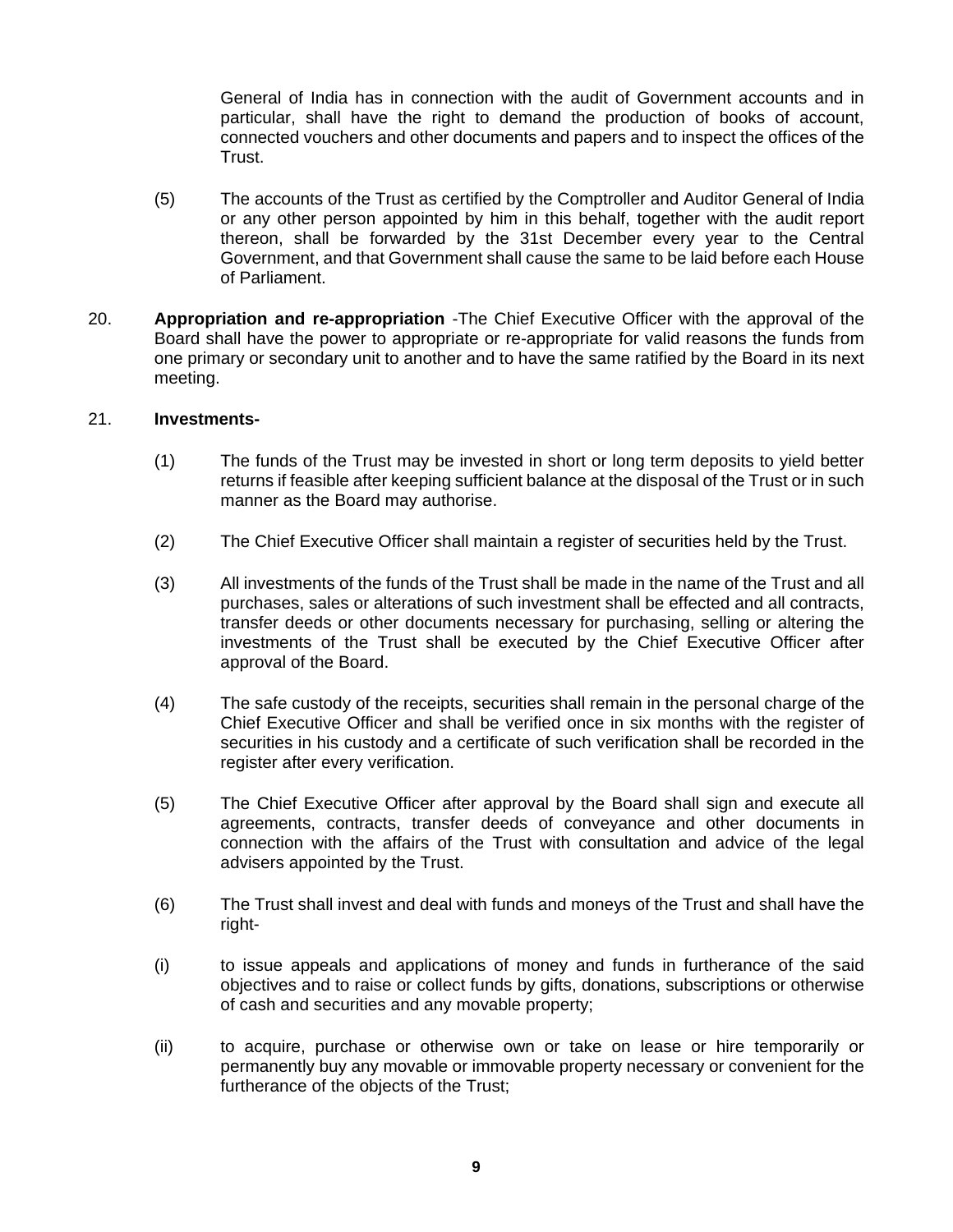- (iii) to borrow and raise money with or without security or on the security of mortgage charge or on the security hypothecation or pledge of all or any of the movable or immovable properties belonging to the Trust or in any other manner whatsoever, provided that prior approval of Central Government in writing has been obtained in that behalf;
- (iv) to sell, assign, mortgage, lease, exchange and otherwise transfer or dispose of all or any property movable or immovable of the Trust for the furtherance of the objects of the Trust provided prior approval of the Central Government in writing is obtained for the transfer of the immovable property;
- (v) to enter into any agreement with any Government or authority, municipal, local or otherwise to obtain from such Government or authority any rights, privileges, concessions, fiduciary or otherwise that the Trust may deem desirable to obtain and carryout, exercise and comply with such arrangements and rights, privileges and concessions;
- (vi) to draw, make, accept, endorse, discount, execute, sign issue and otherwise deal with cheques, hundis, drafts, certificates, receipts, Government securities, promissory notes, bills of exchange or other instruments and securities whether negotiable or transferable or not'
- (vii) to build, construct, maintain, repair, alter, improve or develop or furnish any buildings or works necessary or convenient for the purpose of the Trust;
- (viii) to undertake and accept management of any endowment or trust fund or donation to further the objects of the Trust but so nevertheless that this shall exclude immovable property;
- (ix) to appoint or employ temporarily or permanently any person or persons that may be required for the purposes of the Trust and to pay them in return for services rendered to the society, salaries, wages, honorarium, fees, gratuities, provident funds and pensions provided that prior approval of the Central Government is obtained in this behalf;
- (x) to establish a provident fund and other benefits for employees of the Trust provided that prior approval of the Central Government is obtained in this behalf;
- (xi) to institute, offer, or grant, prizes, awards, scholarships, fellowships and stipend in furtherance of the objects of the Trust;
- (xii) to receive and accept grant, donations and other contributions but not immovable property;
- (7) In case of movable property bequeathed by any person for the benefit of persons with disability under clause (b) of sub-section (1) of section 11 of the Act, the Board shall determine the differential treatment to be provided to the persons covered under the Trust on the basis of the bequests, donations and the agreement made in this regard with the person bequeathing the property.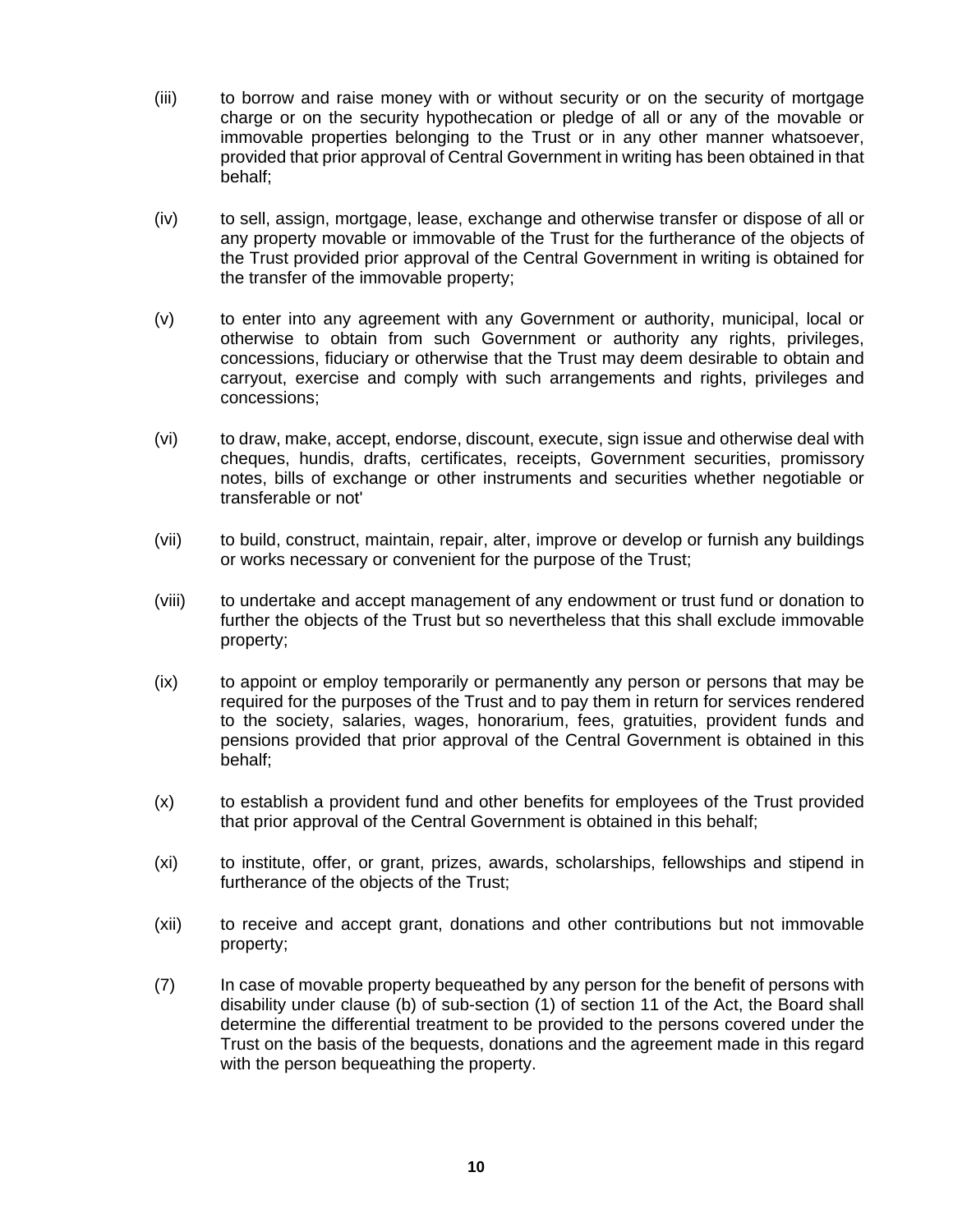22. **Disposal of property** -The Chief Executive Officer with the approval of the Board shall form a condemnation board to dispose off the non-expendable and other articles and to write off all unserviceable and condemned articles.

#### 23. **Drawl of fund** :-

- (1) The Chief Executive Officer shall keep watch over expenditure and accord sanction to the payments within the grants sanctioned and not by exceeding the powers delegated to him by the Trust.
- (2) The Chief Executive Officer shall be assisted by officers authorised under the financial regulations made in this behalf by the Trust.
- (3) The funds shall be drawn from the Bank by cheque to meet the expenditure.
- (4) The Cheque Books shall remain in the personal custody of the Chief Executive Officer or any other officer as may be authorised by the Chief Executive Officer on his behalf .
- (5) The Chief Executive Officers shall be assisted in respect of receipts and expenditure by the Accounts Officer or Accountant, who shall maintain proforma accounts and submit all claims in respect of pay and allowances, travelling allowances and contingent bills in the specified forms and shall be counter-signed by the Chief Executive Officer or by the officer authorised in this behalf before those are passed for payment by means of demand drafts or cheques of cash, as the case may be.
- (6) The Accounts Officer or Accountant shall apply a cheque of a nature of a pre-audit to all payments from the funds of the Trust.

#### 24. **Hiring of Office Accommodation-**

- (1) The Chief Executive Officer shall have the powers to acquire hired accommodation for office premises with the approval of the Board, whenever necessary at the rates not exceeding those specified by the Central Government for similar purposes and in the absence of such specified rates with the approval of the Central Government.
- (2) The Chairperson shall, with the prior approval of the Central Government have the powers to hire or purchase the residential accommodation for the staff of the Trust in case the alternative arrangements are not made from the Central pool of accommodation.
- 25. **Maintenance of Registers** -The following books and registers shall be maintained by the Trust, namely :-
	- (1) Register of Grants,
	- (2) Register of Assets,
	- (3) Register of outstanding dues recoverable from parties other than employees of the Trust,
	- (4) Register of Loans and Advances given to employees with recovery position,
	- (5) Register of Rents,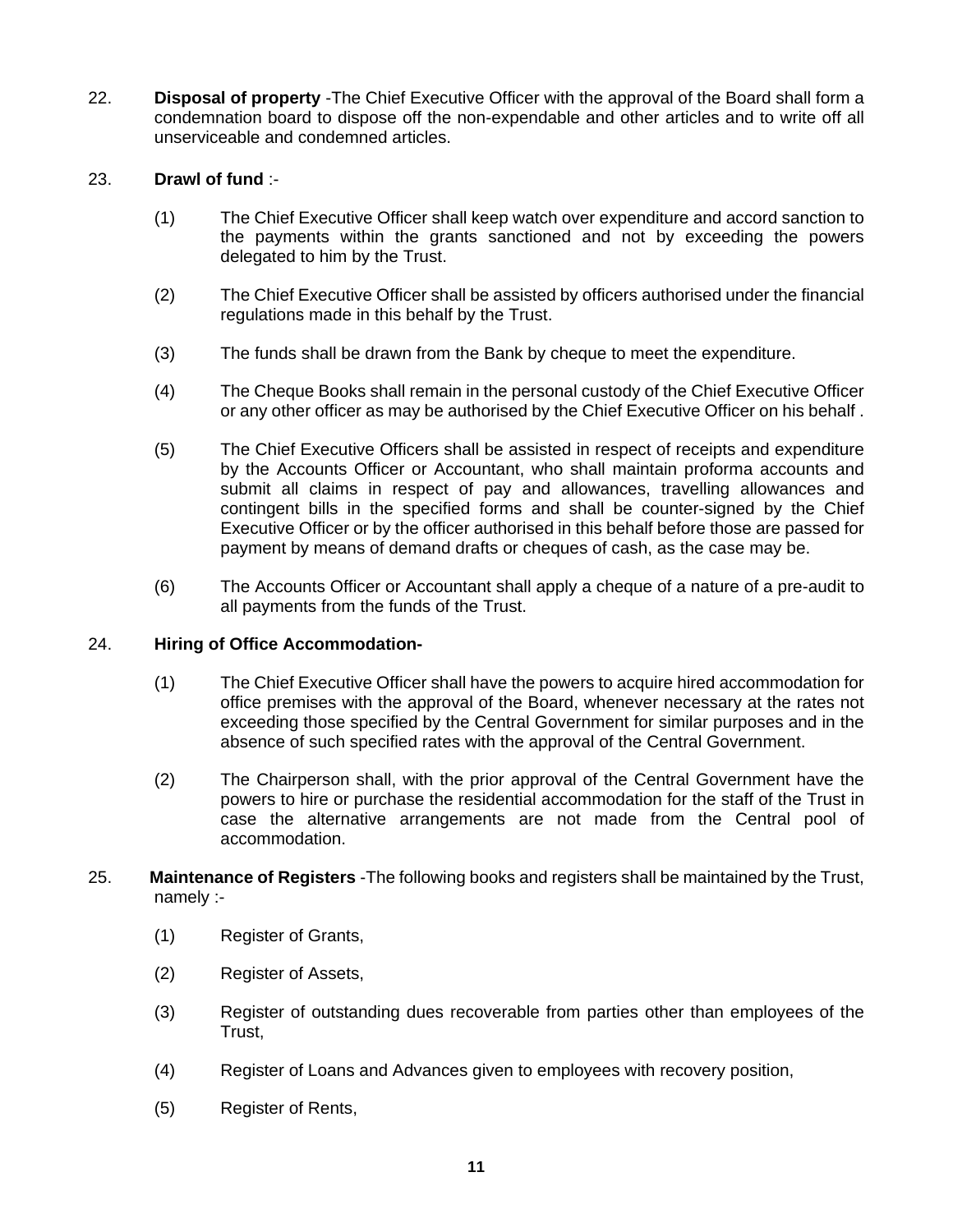- (6) Register of Cheque Books,
- (7) Register of Receipt Books,
- (8) Register of Sanctioned posts with authority of sanction,
- (9) General provident fund accounts, Ledger and Balance sheets,
- (10) Service Books,
- (11) Register of Selection Committee's proceedings,
- (12) Register of Library Books,
- (13) Acquitance rolls and Register of periodical increments,
- (14) Cash Books and Interest Cash Books,
- (15) Bank reconciliation register (to be maintained with the Cash Book),
- (16) Ledger for control of expenditure,
- (17) Travelling Allowance, Dearness Allowance Register,
- (18) Pay Bill Register,
- (19) Contingent Bill Register,
- (20) Fuel Accounts Register,
- (21) Stamp Account Register,
- (22) Stock Register,
- (23) Stationery Register,
- (24) Bill Control Register,
- (25) Register of Securities,
- (26) Miscellaneous Expenditure Register, and
- (27) Register of beneficiaries with photographs.

#### 26. **Preparation and Submission of Annual Report to the Central Government** -

- (1) The Chief Executive Officer as soon as possible after the end of the financial year but not later than the 30th day of September in the next financial year ensuring, prepare and submit to the Central Government an Annual Report giving complete accounts of the activities of the Trust during the said financial year.
- (2) In particular, the Annual Report referred to in sub-rule (1) shall contain information in respect of each of the following matters, namely :-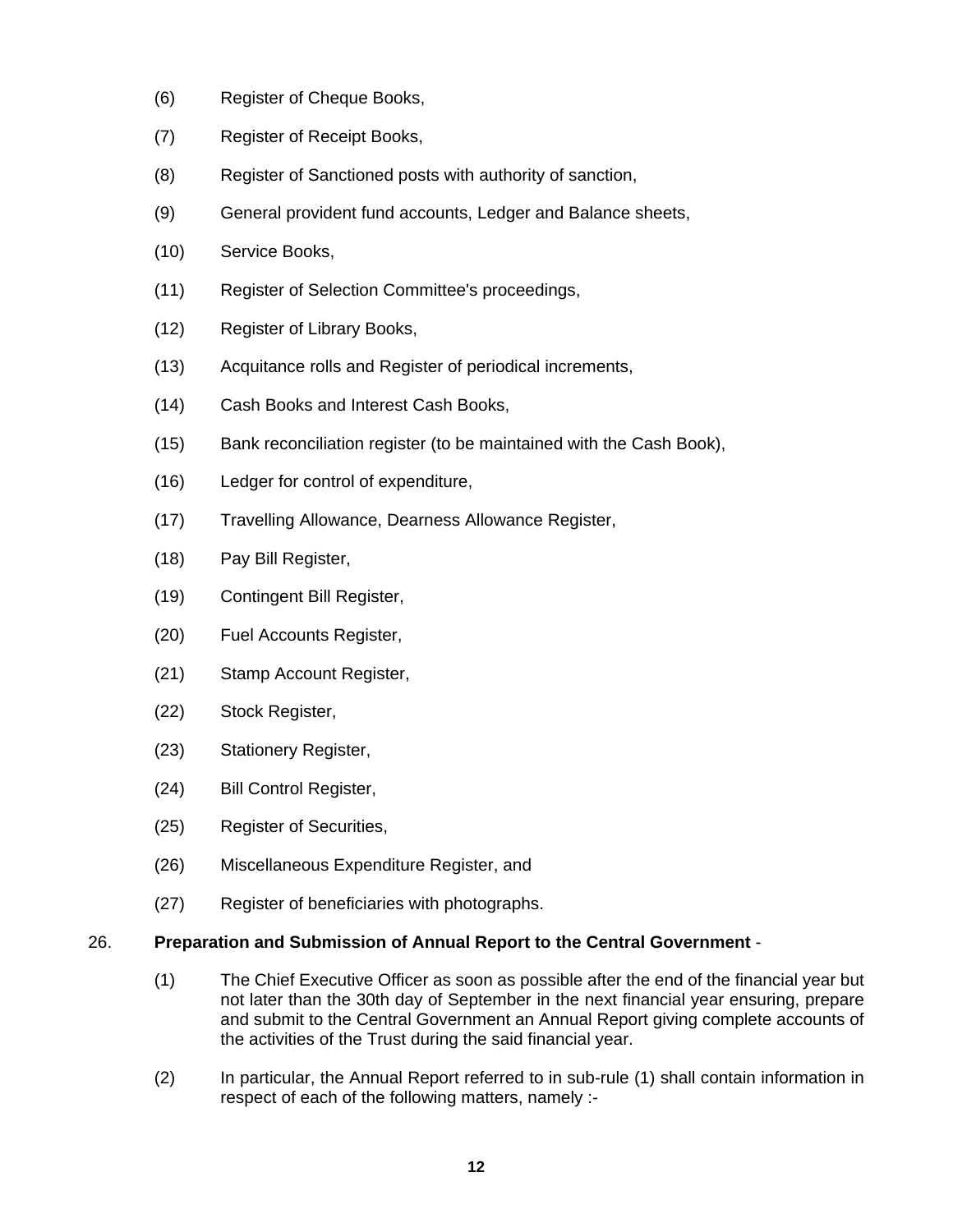- (a) names of members, officers, staff of the Trust and a chart showing the organisational set up;
- (b) highlight performance of the Trust with respect of each of the activities carried out for furtherance of the objects of the Trust;
- (c) progress made in implementation of various programmes undertaken by the Trust including the work of local level committees;
- (d) any other matter deemed appropriate for inclusion by the Trust, or specified by the Central Government from time to time.

#### 27. **Miscellaneous-**

- (1) The return covering property of the ward shall be submitted by the guardian within 6 months of his appointment as guardian in Form C.
- (2) The account of property and assets to be furnished by the guardian within a period of 3 months of the close of every financial year shall be made in Form D.
- (3) The application for registration of a voluntary organisation or the association of parents or the association of persons with disability shall be made in Form E.
- (4) Any organisation working in the field of autism, cerebral palsy, mental retardation, multiple disabilities and already registered under the Societies Registration Act, 1860 (21 of 1860), or section 25 of the Companies Act, 1956 (1 of 1956), or as a Public Charitable Trust shall not require separate recognition.
- (5) The registration of such organisations shall be necessary with the Trust for availing benefits under the Trust and for seeking decision of the Board.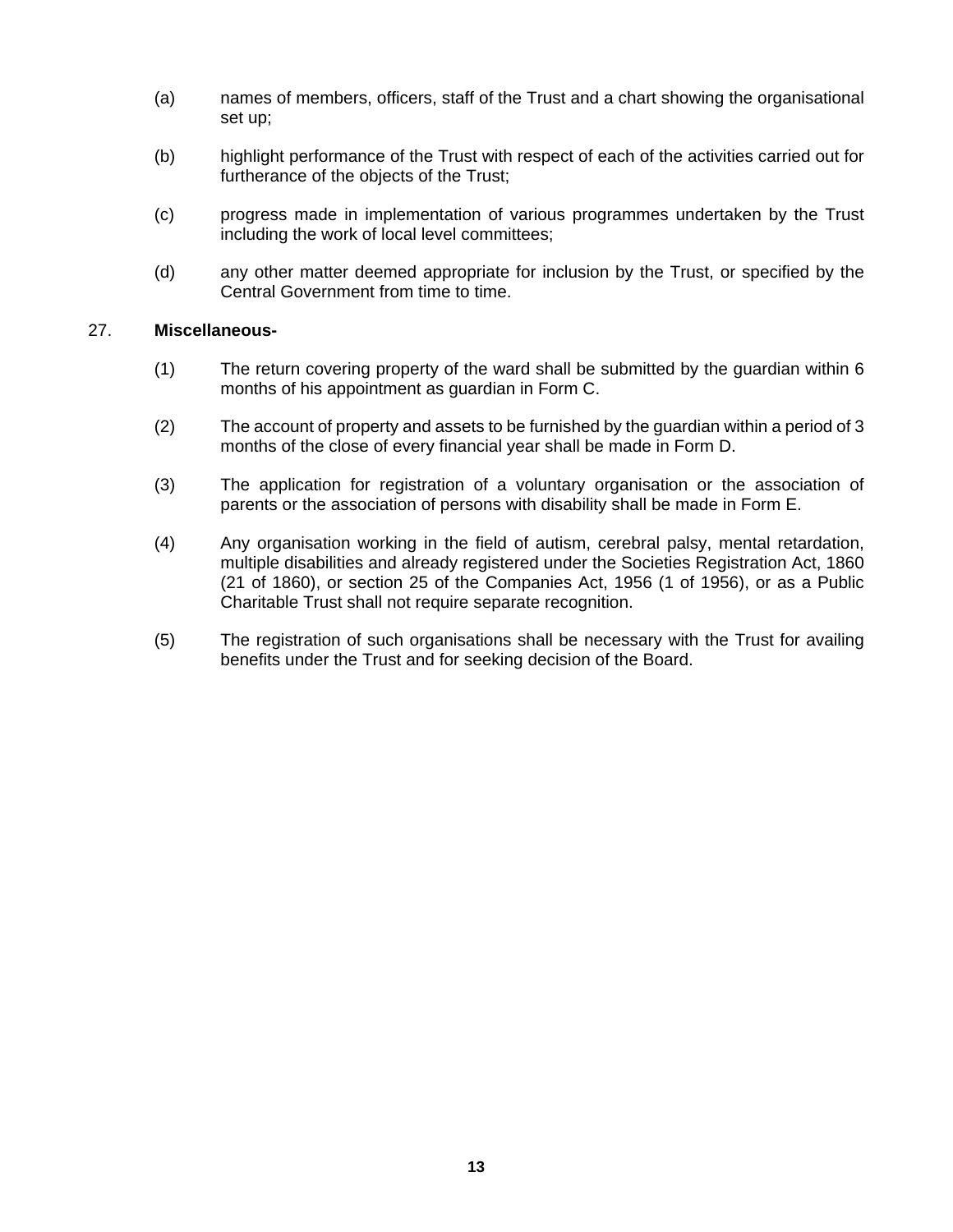## **FORM-A**

#### **(see rule 16(1)) Form of application to the Local Level Committee by a parent, relative or** a **registered organisation for appointment of guardian for person with Disability**

**From Date** :

To

The Local Level Committee. Sir/Madam,

is a person with disability and requires protection of his person and property through a guardian. We hereby request that the appointed as quardian of the said **the said** for the protection of his person property.

We furnish hereunder further details and request early decision :

1. Particulars of the person to be

provided guardian

Name:

Age:

Nature of disability:

Address:

2. Particulars of the person proposed to be

appointed as guardian

Name:

Age:

Relationship with ward, if any Address:

Name:

We enclose herewith disability certificate of the said\_\_\_\_\_\_\_\_\_\_\_\_\_\_\_\_ obtained from\_\_\_\_\_\_\_\_\_\_\_\_\_\_\_

Yours faithfully,

**Witnesses** 

1st Witness **Authorised signatory Authorised signatory** 

2nd Witness **Designation:** 

Office stamp: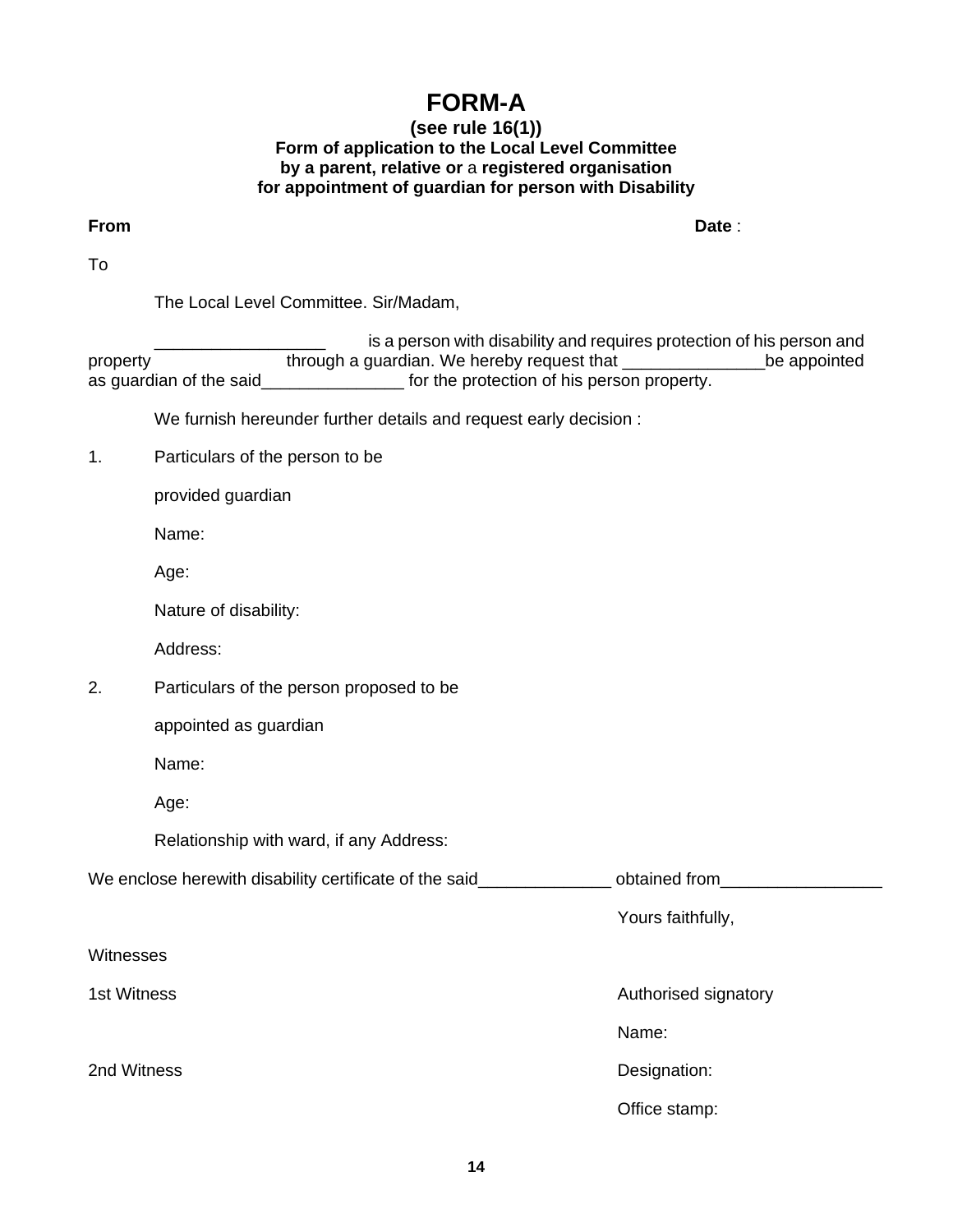#### **Consent of the person proposed to be appointed Guardian**

I hereby agree to be the guardian of the person and property of\_\_\_\_\_\_\_\_\_\_\_\_\_\_\_\_\_\_\_\_\_\_\_\_\_ and shall discharge my obligations with due diligence.

Signature:

Name:

des and the contract of the contract of the Date:

#### **Consent of the guardian, if any, to the aforesaid proposal**

I hereby agree to the above proposal to appoint \_\_\_\_\_\_\_\_\_\_\_\_\_\_\_\_\_\_\_\_\_\_\_\_\_\_\_\_ as the guardian of

\_\_\_\_\_\_\_\_\_\_\_\_\_\_\_\_\_\_\_\_\_\_.

Signature:

Name:

des and the contract of the contract of the Date: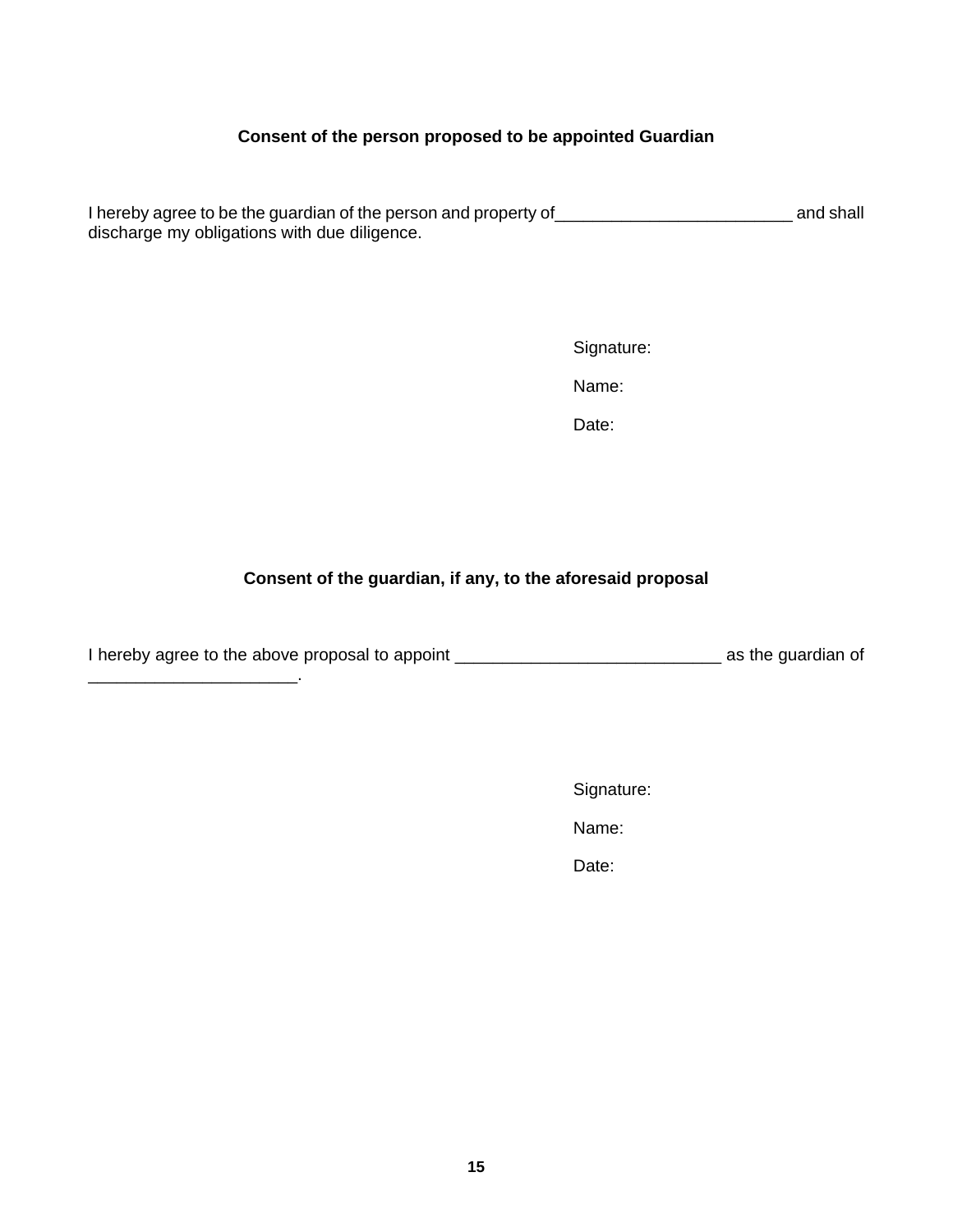## **FORM-B**

**Form of confirmation of appointment of guardian on application made by** 

**(1) a registered organisation, or (2) parent or relative of person with disability.**

 The Local Level Committee situated at \_\_\_\_\_\_\_\_\_\_\_\_\_\_\_\_\_\_\_\_\_\_\_having considered the application made by\_\_\_\_\_\_\_\_\_\_\_\_\_\_\_\_\_\_\_\_\_ for appointment of \_\_\_\_\_\_\_\_\_\_\_\_\_\_\_\_\_\_\_\_\_\_\_\_\_\_ for \_\_\_\_\_\_\_\_\_\_\_\_\_\_\_\_\_\_\_\_\_ appointment of guardian for hereby confirms its decision as under :

- 1. Name of the ward:
- 2. Name of the guardian:
- 3. Obligations of the guardian
	- (a) Maintenance and residential care
	- (b) Management of immovable property
	- (c) Management of movable property
	- (d) Any others:

The guardian shall furnish property to this Committee as per Form C and Form D specified under these rules.

Place: Signature(s) : Signature(s) :

Date :

Stamp :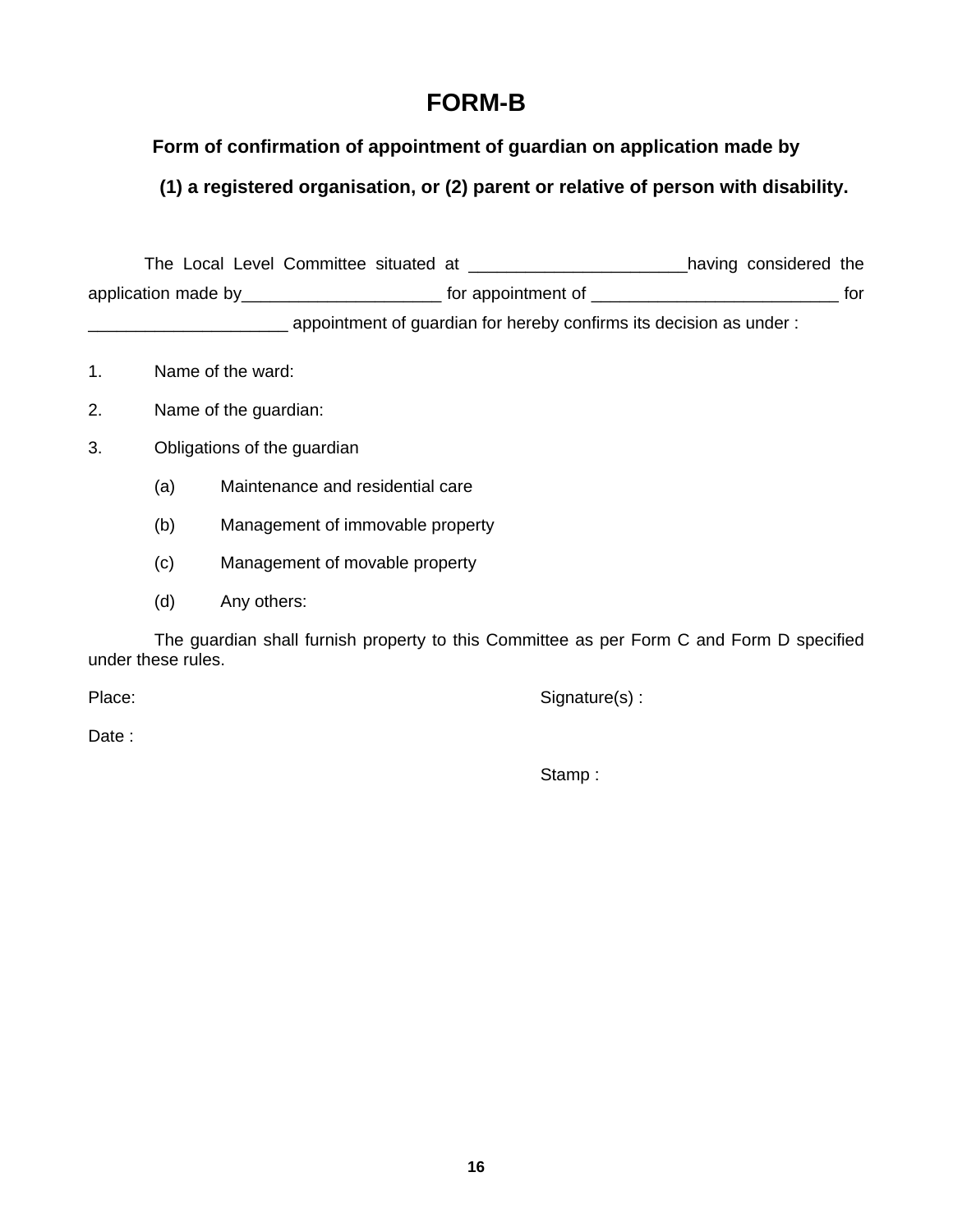## **FORM-C**

#### **(see rule 27(1)**

#### **Form of return covering property of the ward to be submitted by the guardian within 6 months of his appointment as guardian.**

- 1. Name of the guardian:
- 2. Name of the ward:
- 3. Date of appointment of the guardian:
- 4. Inventory of immovable property of the ward received by the guardian (to be furnished item-wise) :
	- (i) Nature
	- (ii) Estimated market value :
	- (iii) Location
- 5. Inventory of the movable property

of the ward received by the

Guardian (to be furnished item-wise):

- (1) Description:
- (2) Amount:
- 6. Pending liabilities of the ward:
	- (i) Nature
	- (ii) Amount
- 7. Pending claims receivable by the ward :
	- (i) Nature
	- (ii) Amount

I declare that aforesaid information is true and accurate to the best of my knowledge, information and belief.

Place: Signature of the guardian extensive property in the Signature of the guardian

Date:

Witnesses

1st witness

2nd witness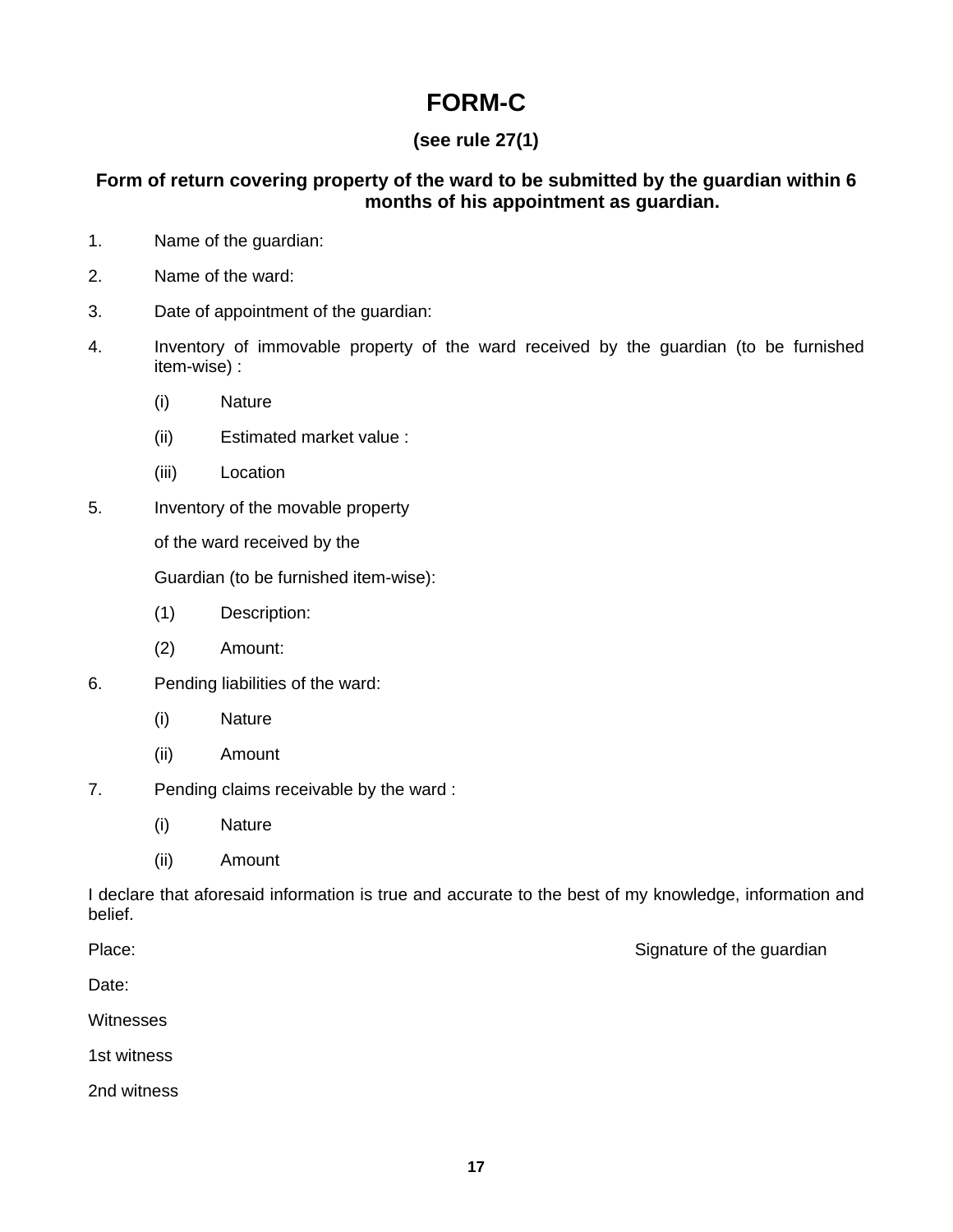## **FORM-D**

## **see rule 27(2)**

| Form of account of the property and assets to be furnished by the guardian |  |
|----------------------------------------------------------------------------|--|
| within a period of 3 months of the close of every financial year.          |  |

| 1.          | Name of the guardian                                                                           |                                                                                                           |  |  |
|-------------|------------------------------------------------------------------------------------------------|-----------------------------------------------------------------------------------------------------------|--|--|
| 2.          | Name of the ward                                                                               |                                                                                                           |  |  |
| 3.          | Immovable property of the ward                                                                 |                                                                                                           |  |  |
|             |                                                                                                |                                                                                                           |  |  |
|             |                                                                                                | (to be furnished item-wise)                                                                               |  |  |
|             | (i)                                                                                            | <b>Nature</b>                                                                                             |  |  |
|             | (ii)                                                                                           | <b>Estimated Market-wise)</b>                                                                             |  |  |
|             | (iii)                                                                                          | Location                                                                                                  |  |  |
| 4.          |                                                                                                | Receipts and payments statement                                                                           |  |  |
|             |                                                                                                |                                                                                                           |  |  |
|             |                                                                                                |                                                                                                           |  |  |
|             |                                                                                                | <b>Heads Amount Heads Amount</b>                                                                          |  |  |
| 5.          | Movable assets of the ward                                                                     |                                                                                                           |  |  |
|             | in the charge of the guardian                                                                  |                                                                                                           |  |  |
|             |                                                                                                |                                                                                                           |  |  |
|             | (i)                                                                                            | <b>Nature</b>                                                                                             |  |  |
|             | (ii)                                                                                           | Amount                                                                                                    |  |  |
| 6.          | Investments redeemed or alienated for<br>consideration during the year ended _________________ |                                                                                                           |  |  |
| 7.          | New investments made during the<br>year ended __________________ (including renewals)          |                                                                                                           |  |  |
| 8.          | Increase/decrease in the value of movable assets<br>of the ward during the year ended          |                                                                                                           |  |  |
| 9.          | Brief explanation for the variation<br>vide (8) above                                          |                                                                                                           |  |  |
| and belief. |                                                                                                | I hereby declare that aforesaid information is true and accurate to the best of my knowledge, information |  |  |

Place: Signature of the guardian extensive property of the guardian system of the guardian extensive property of the guardian system of the guardian extensive property of the guardian system of the guardian extensive prope

Date:

Witnesses